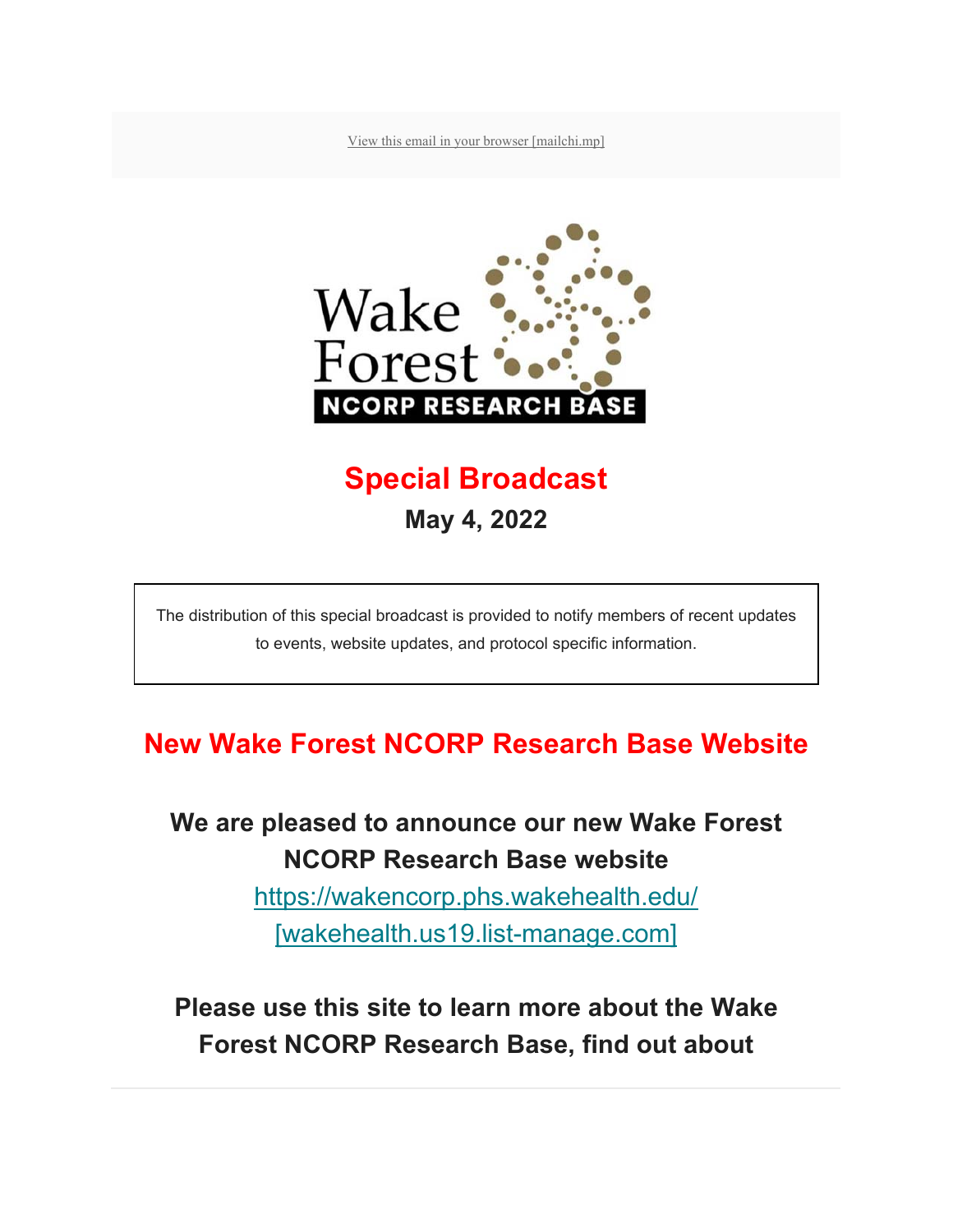### **upcoming meetings, and view important announcements.**

#### **\*You will need to register for a new account even if you had access to our previous site\***

**Registering for an account will allow you to:** 

- **Sign up for study-specific mailing lists**
- **Access study training materials**
- **View previous study meetings**
- **Download important study documents including training videos, study guides, and neurocognitive CRFs**

# **Please click on the document link below to view registration instructions:**

https://mcusercontent.com/a8dd4147fd4a4623cc1b318 f8/files/eac48cbc-a3a2-9a42-0141 bc927efc247c/WFNCORPWebsiteInstructions.pdf [wakehealth.us19.list-manage.com]

**If you have any questions or need assistance with registration please email** NCORP@wakehealth.edu